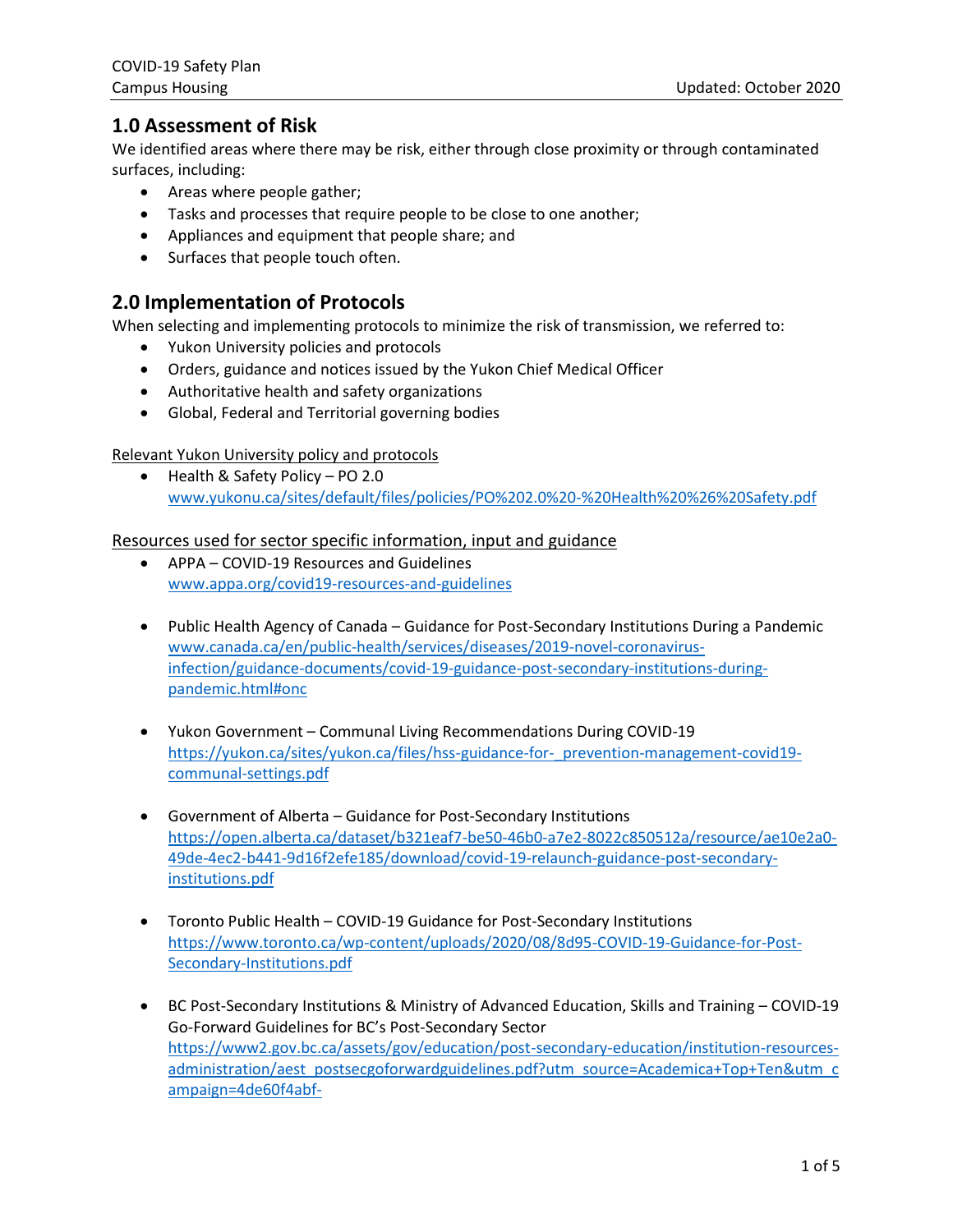[EMAIL\\_CAMPAIGN\\_2020\\_08\\_04\\_05\\_41&utm\\_medium=email&utm\\_term=0\\_b4928536cf-](https://www2.gov.bc.ca/assets/gov/education/post-secondary-education/institution-resources-administration/aest_postsecgoforwardguidelines.pdf?utm_source=Academica+Top+Ten&utm_campaign=4de60f4abf-EMAIL_CAMPAIGN_2020_08_04_05_41&utm_medium=email&utm_term=0_b4928536cf-4de60f4abf-51929369)[4de60f4abf-51929369](https://www2.gov.bc.ca/assets/gov/education/post-secondary-education/institution-resources-administration/aest_postsecgoforwardguidelines.pdf?utm_source=Academica+Top+Ten&utm_campaign=4de60f4abf-EMAIL_CAMPAIGN_2020_08_04_05_41&utm_medium=email&utm_term=0_b4928536cf-4de60f4abf-51929369)

- BC Centre for Disease Control Recommendations to Post-Secondary Students, Faculty and Staff about COVID-19 [www.bccdc.ca/health-info/diseases-conditions/covid-19/colleges-universities](http://www.bccdc.ca/health-info/diseases-conditions/covid-19/colleges-universities)
- WorkSafeBC Education (Post-Secondary): Protocols for Returning to Operation [www.worksafebc.com/en/about-us/covid-19-updates/covid-19-returning-safe](http://www.worksafebc.com/en/about-us/covid-19-updates/covid-19-returning-safe-operation/education-advanced)[operation/education-advanced](http://www.worksafebc.com/en/about-us/covid-19-updates/covid-19-returning-safe-operation/education-advanced)
- Centre for Disease Control Colleges & Universities [www.cdc.gov/coronavirus/2019-ncov/community/colleges-universities/index.html](http://www.cdc.gov/coronavirus/2019-ncov/community/colleges-universities/index.html)

#### Resources used for general COVID-19 information

International:

- Center for Disease Control and Prevention [www.cdc.gov/coronavirus/2019-ncov/about/index.html](http://www.cdc.gov/coronavirus/2019-ncov/about/index.html)
- World Health Organization [www.who.int/emergencies/diseases/novel-coronavirus-2019](http://www.who.int/emergencies/diseases/novel-coronavirus-2019)

#### Federal:

• Public Health Agency of Canada [www.canada.ca/en/public-health/services/diseases/coronavirus-disease-covid-19.html](http://www.canada.ca/en/public-health/services/diseases/coronavirus-disease-covid-19.html)

#### Provincial:

- Yukon Government [www.yukon.ca/covid](http://www.yukon.ca/covid)
- BC Centre for Disease Control [www.bccdc.ca/about/news-stories/stories/2020/information-on-novel-coronavirus](http://www.bccdc.ca/about/news-stories/stories/2020/information-on-novel-coronavirus)
- WorkSafeBC [www.worksafebc.com/en/about-us/covid-19-updates](http://www.worksafebc.com/en/about-us/covid-19-updates)
- WorkSafe Yukon [www.wcb.yk.ca/CPVOD-19.aspx](http://www.wcb.yk.ca/CPVOD-19.aspx)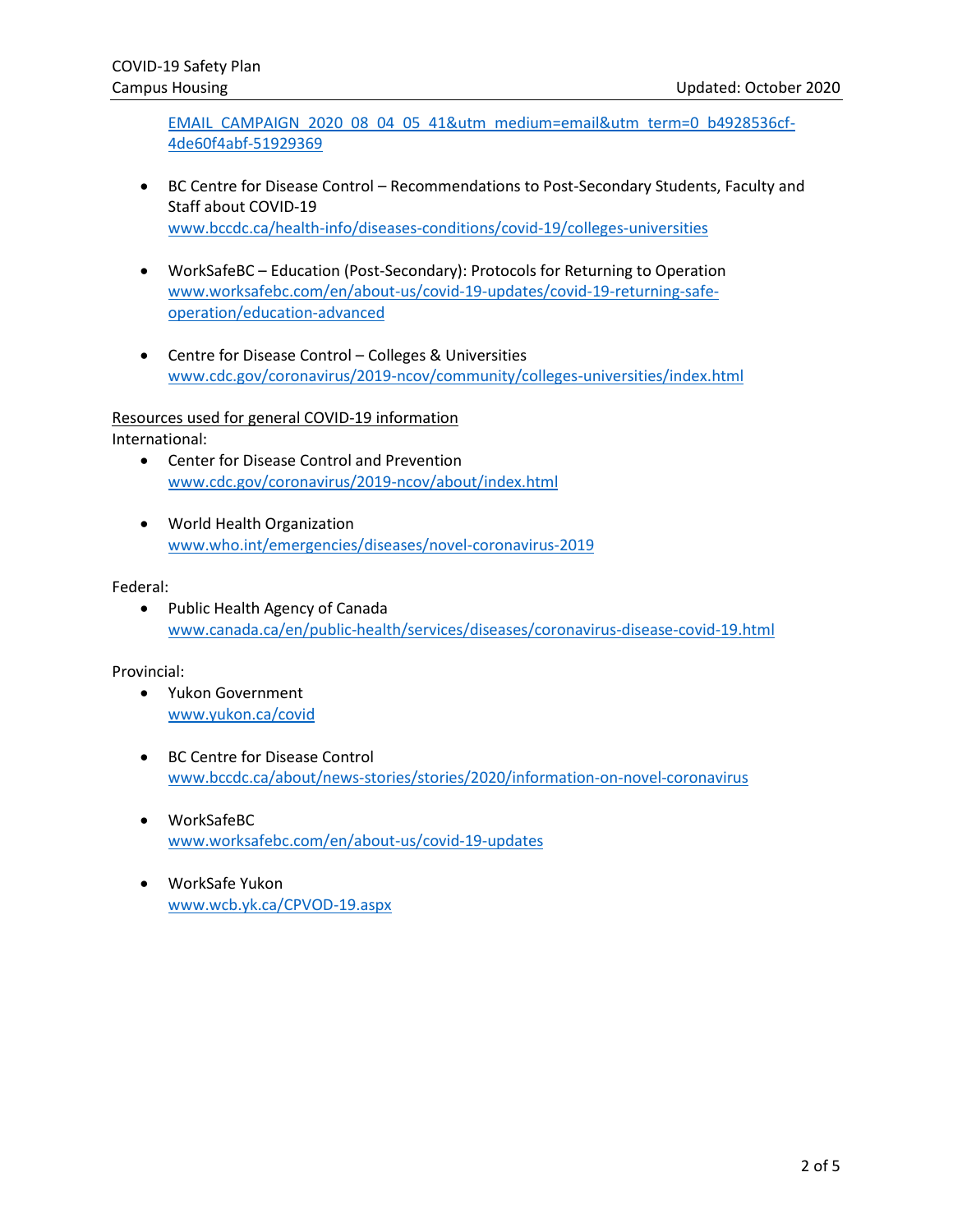### **2.1 Reducing the risk of person-to-person transmission**

To reduce the risk of the virus spreading through droplets in the air, we utilized the *Hierarchy of Controls for Workplace Safety* from WorkSafeBC (see image below) and implemented protocols with varying levels of protection to mitigate our identified risks. Wherever possible, we used the protocol that offers the highest level of protection. We took into consideration controls from additional levels if the first level wasn't practical or did not completely control the risk.



*Image from: @WorkSafeBC*

#### 2.11 First Level Protection – Elimination

To limit the number of people present and ensure physical distance wherever possible, we have:

- Established an overall occupancy limit;
- Established an occupancy limit for individual units;
- Delayed non-essential maintenance;
- Rearranged and reduced furniture and seating in common areas and Units;
- Used floor markings (spaced 6 feet apart) to provide visual cues to support physical distancing; and
- Placed signs in common areas regarding physical distancing requirements.

#### 2.12 Second Level Protection – Engineering

We have

- Installed a barrier at the Campus Housing reception where physical distance may be challenged;
- Included barrier cleaning in our cleaning protocols;
- Installed touchless hand sanitizer stations at every building entrance; and
- Installed touchless soap dispensers next to all sinks in common areas.

#### 2.13 Third Level Protection – Administrative

We have identified guidelines for how occupants and staff should conduct themselves and have clearly communicated those guidelines using a variety of methods. Additionally, we have:

- Staggered move in and move out days/times to reduce congestion;
- Restricted visitor access;
- Booked alternate rooms in buildings with uncontained units;
- Assigned specific bathroom facilities to individuals in buildings with uncontained units;
- Established and posted occupancy limits for common areas and elevators;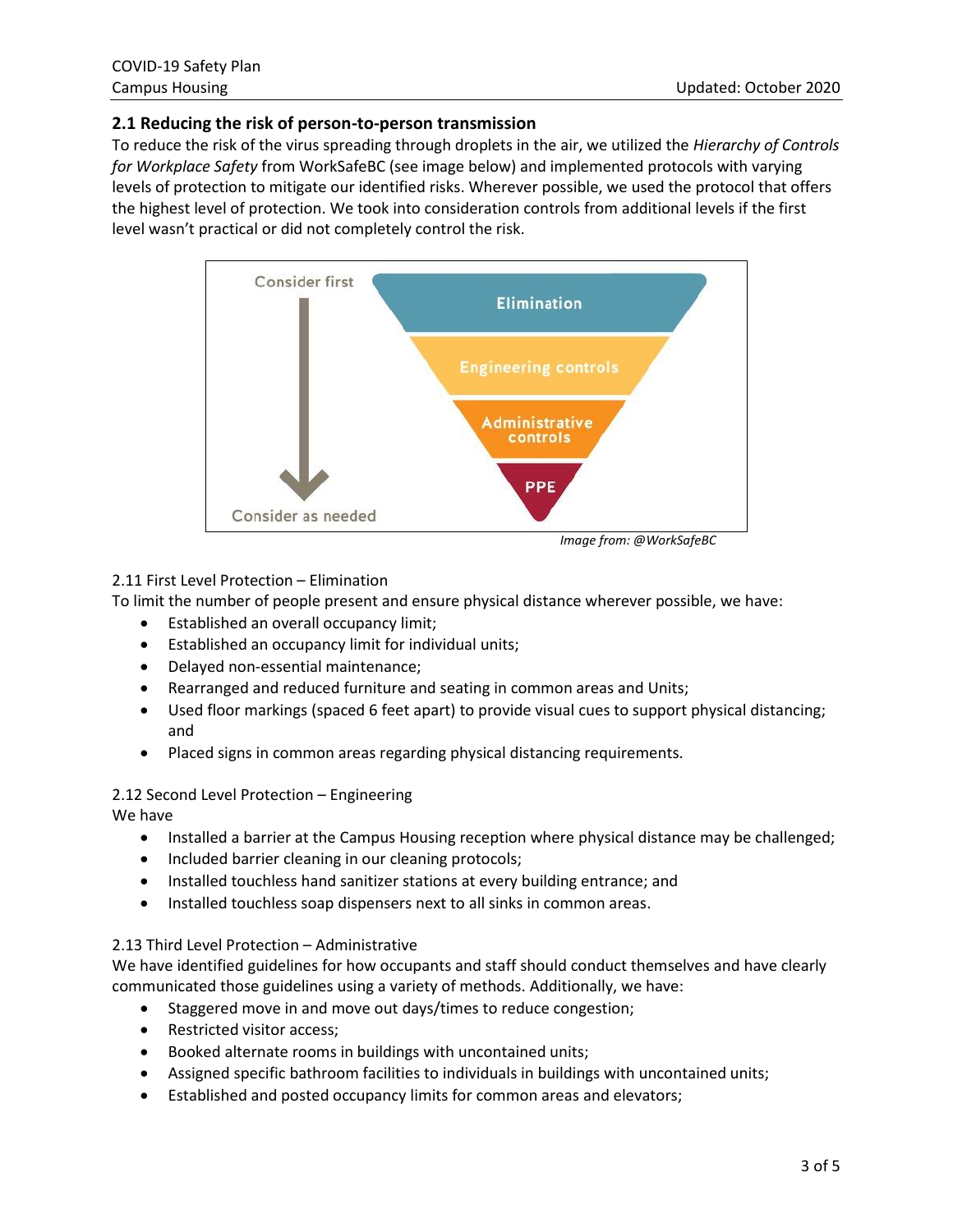- Removed shared food and cooking items from common kitchens;
- Separated food prep and sitting/eating areas;
- Placed signs near entrances and throughout the buildings informing occupants and visitors about measures being implemented within the property;
- Placed signs in bathrooms and kitchens regarding proper hand washing;
- Looped videos on screens demonstrating proper hand washing;
- Agreed to conduct the majority of communication via email;
- Agreed to conduct the majority of meetings by phone or video;
- Conducted activities outdoors or online;
- Converted paper-based and/or in person processes to online/electronic ones;
- Removed non-essential in person services (e.g. providing change for laundry, package pick up, etc); and
- Implemented a check-in/sign in procedure for all non-occupants who access Campus Housing should contact tracing need to take place in the event of an exposure.

#### 2.14 Fourth Level Protection – PPEs

We have reviewed the information on selecting and using masks and instructions on how to use a mask. We understand the limitations of masks to protect the wearer from respiratory droplets and that they should only be considered when other control measures cannot be implemented. We have:

- Communicated where and when masks are mandatory;
- Encouraged their use, even if not mandatory, when proper physical distance cannot be maintained;
- Disseminated information regarding masks and their proper usage; and
- Made disposable masks available from the Campus Housing Office. *Note: Reusable masks are also available for purchase from the YukonU Campus Store.*

#### **2.2 Reducing the risk of surface transmission**

To ensure effective cleaning and hygiene practices, we have:

- Reviewed the information on cleaning and disinfecting surfaces;
- Implemented cleaning protocols for all common areas and surfaces;
- Ensured cleaning staff have adequate training and materials;
- Provided cleaning and disinfecting materials approved by Health Canada;
- Provided spray bottles and paper towel in food prep and common areas;
- Provided recommended alcohol-based hand sanitizer;
- Removed unnecessary furniture, appliances and equipment from common areas to simplify the cleaning process;
- Removed lids from disposal receptacles;
- Propped open high traffic doors;
- Labeled light switches to be left on;
- Ensured hand washing and hand rubbing stations are visible and easily accessed; and
- Communicated safe cleaning and hygiene practices to occupants.